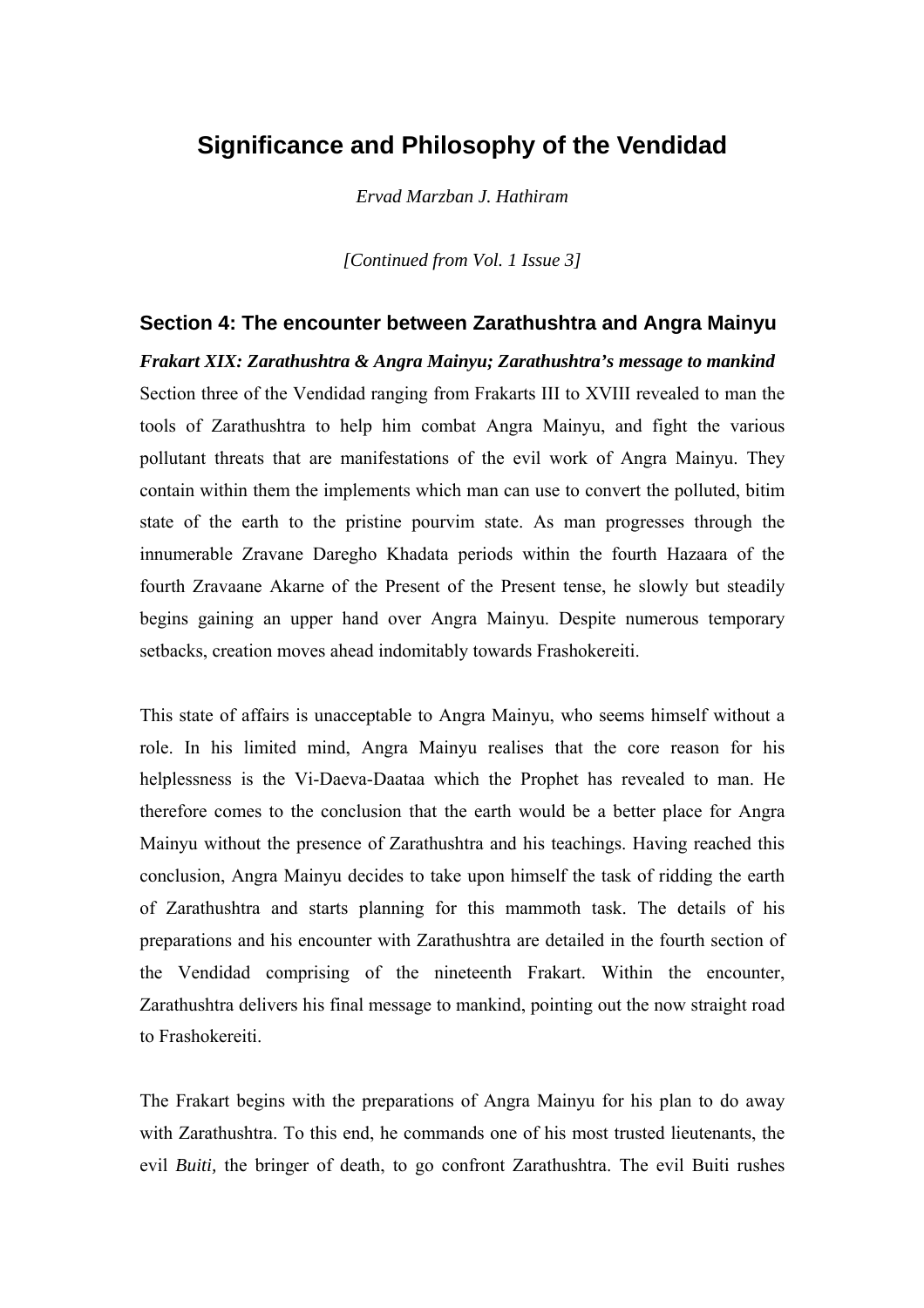forth, trying to enter the body of Zarathushtra and do his nefarious work – generating intense heat and fever, causing the body to heat up such that Zarathushtra would perish. Little does the intellectually challenged Buiti realise that the body of Zarathushtra is vastly different from that of any human. The supercharged atoms of the Yazata in human form do not allow Buiti to even come near the perimeter of Zarathushtra's body. Hence Buiti goes on whirling around the body, trying his best to enter in some way.

At this point Zarathushtra chants aloud the Ahuna Vairya – the Will of Ahu, singing the word of the Lord in such a way that it affects even the dim-witted Buiti. The closeness of Buiti to the Frashokereiti leading light of Zarathushtra' supercharged body influences Buiti to go on the right path. The dazzling brilliance of Zarathushtra opens the real eyes of Buiti, who immediately perceives that there is no death for this Yazata. Converted to the right path, the reformed Buiti rushes back to his former mentor Angra Mainyu and cries out to him: 'See the real light, O accursed one! There is no death for Zarathushtra!'

Dismayed, Angra Mainyu decides to take matters in his own hands. He takes the path of fear first, throwing the most confounding and faith breaking thoughts towards Zarathushtra, attempting to break his conviction and belief in Ahura Mazda and the Will of Ahu. These fear inducing and faith shattering thoughts were as powerful as boulders hurled onto a mortal man.

These thoughts have no effect on Zarathushtra. This is the right time, Zarathushtra realises, to forever limit the influence of Angra Mainyu on the earth and the minds of man. This is the time to use the weapons handed down to him by his father, who received them from the Lord, and forever seal the entry points of Angra Mainyu on this earth. He thus gets up and using the power of the Lord, wielded through the nineknotted stick, the *Navgreh* – the same stick which the priest uses in the Bareshnum ceremony to draw the *Karshas* or boundaries to limit the spread of pollution, draws a talismanic circuit across the entire Earth, joining the four sides and four corners of the earth, creating an impregnable fortress of Maanthric power through which the evil one cannot enter till the end of the Zravane Daregho Khadata cycle. This boundary limits the amount of destruction that Angra Mainyu can inflict in one Zravane Daregho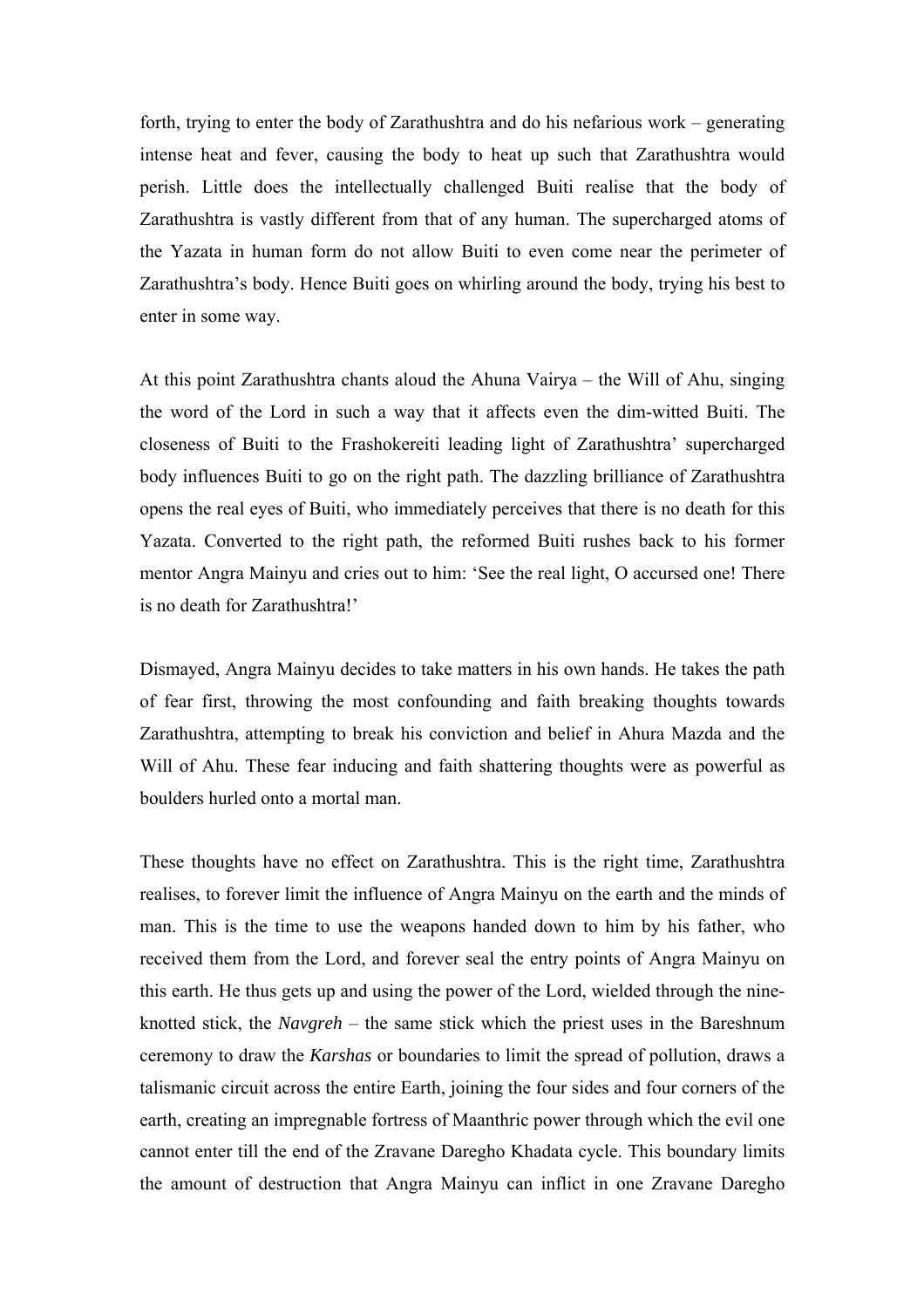Khadata cycle, and severely curtails his powers. In such a way, Zarathushtra makes the evil one realise that there is very little he can do now. He shows Angra Mainyu how, slowly but surely, even he will be converted to ultimate good.

But Angra Mainyu still resists. He now tries to lure Zarathushtra to his side with the promise of unheard of riches and earthly power and dominion. He beseeches Zarathushtra to leave the Path of the Good Religion and come work for him. He reminds Zarathushtra that he is a mere mortal, born of Pourushaspa and *Dughdow*. What can he achieve against Angra Mainyu – the Prince of Darkness?

Zarathushtra replies to the evil one, reminding him that though he is born of mortal parents, he is of Yazatic stature. His body is superhuman. The whole Augmented Nature is contained within him. His thoughts, words and deeds are in direct harmony with the thoughts of the Supreme Lord, and are of the highest inspiration<sup>[1](#page-8-0)</sup>. Hence just as it is impossible for anyone, including the Prince of Darkness, to do any harm towards the body of Zarathushtra, in the same way, it is inconceivable that Zarathushtra would stop working for Ahura Mazda, according to the plan of Ahu.

Yet Angra Mainyu scorns Zarathushtra: 'with what weapons will you harm me, O Zarathushtra? With what will you strike me, O mortal? How will you destroy the multitude of my evil creations?'

The Prophet replies: 'The sacred mortar, the sacred cups, the Haoma, the Word taught by Mazda, these are my weapons, my best weapons! By this Word will I strike, by this Word will I repel, by this weapon will the good creatures strike and repel you, O evil-doer Angra Mainyu!' Here Zarathushtra reveals the true essence of his religion and the message of Ahura Mazda. The combination of the *Thought* of the Lord, put in verbal form as the *Word* of the Maanthra, and implemented as the *Yasna*, the kinetics of Zarathushtra create a force so strong that they will destroy Angra Mainyu and his entire creations. Zarathushtra uses this awesome combination to destroy Angra Mainyu's influence on the earth and the minds of men. And in a final display of his power, Zarathushtra now turns away from this combat, and enters a period of communion with Ahura Mazda, beginning with the recitation of the Ahuna Vairya to once again become one with the Lord after this temporary distraction.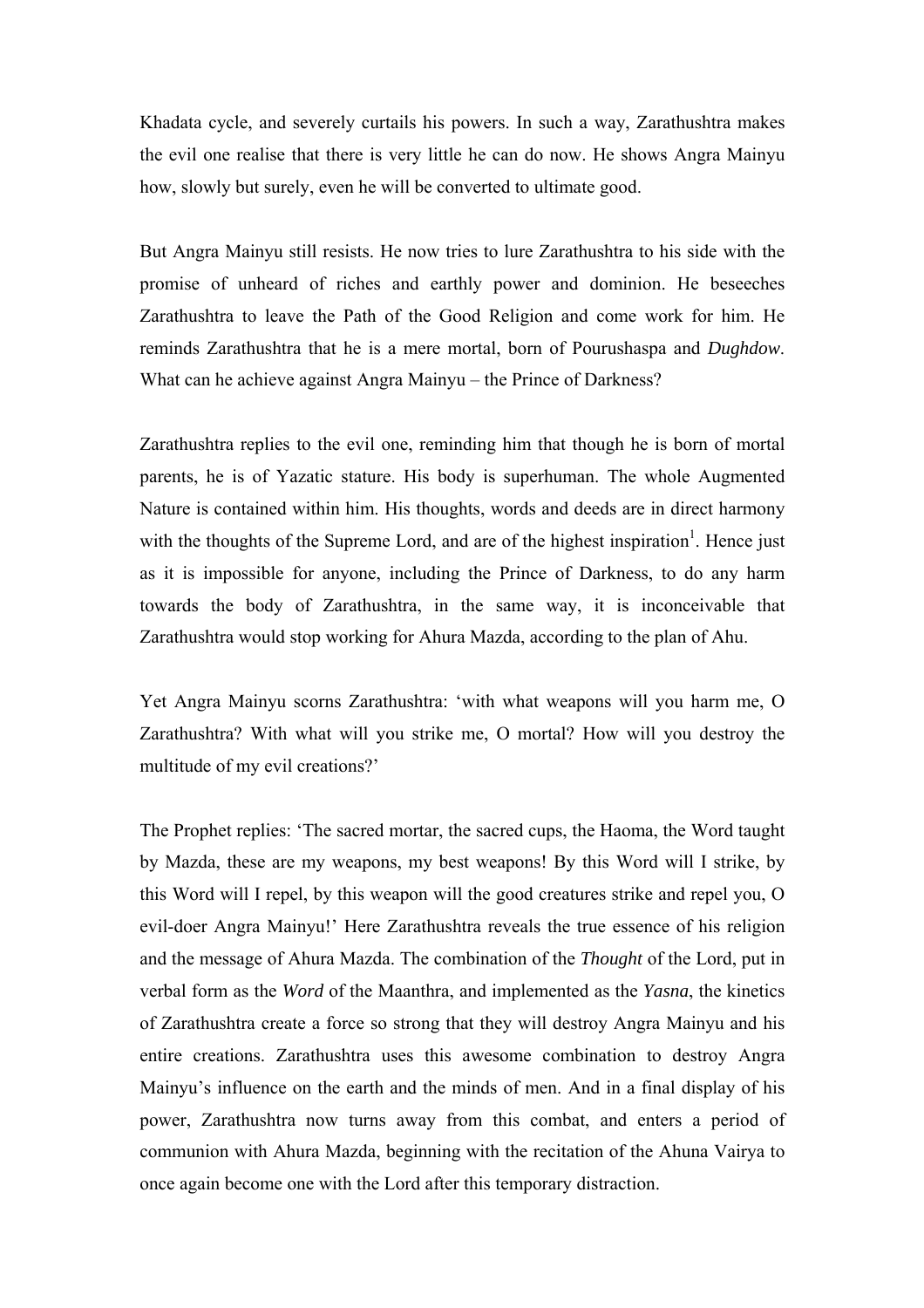Zarathushtra now enters into a prolonged period of communion with Ahura Mazda. In this period Ahura Mazda instructs Zarathushtra on the various ways in which he should strengthen the spiritual institutions on earth through the combination of the Thought, Word and Deed of the Lord. Zarathushtra realises that with the failure of Angra Mainyu to kill him or lure him away from the path of the Good Religion, Angra Mainyu will now turn his attention more towards corrupting the minds and souls of men on the earth. Hence, Zarathushtra makes preparations to awaken the minds of man to this ploy. He reminds man that the mortal life is but a short hotel-stay in his long journey to Frashokereiti and the Creator. There is another, much longer life for him after the life on earth. The state of this life after earthly death will depend on the thoughts, words and deeds of man on this earth. Hence the next section of the nineteenth Frakart gives the details of the state of the Urvan after death and the two different paths an individual can take – the path of the Good Religion, leading to the good after life; or the Path of Angra Mainyu leading to untold misery and suffering<sup>2</sup>[.](#page-8-1)

Now Zarathushtra resumes his mission of ensuring that the evil influence of Angra Mainyu is kept within acceptable limits. This work of Zarathushtra of establishing and strengthening the great spiritual institutions which will protect, sustain and nourish the Earth and man is now described in allegorical terms in the next section of the Frakart<sup>[3](#page-8-2)</sup>, along with a listing of the other spiritual entities which help Zarathushtra in this task.

In the meantime, Angra Mainyu licked his wounds and became increasingly despondent. As the mission of Zarathushtra progressed, Angra Mainyu found himself more and more constrained. Every day, more and more men gave up their evil intents, and went over to the side of the Good Religion. His followers started deserting him in large droves. Soon it became apparent that the world was well on its way to Frashokereiti. This infuriated Angra Mainyu to such an extent that he gathered together his entire army of fiends. He collected all his powers in concert. They gathered, that motley lot of darkness-causing evil ones. Within themselves they had the power to destroy the world. Yet they saw the damage that Zarathushtra had inflicted on Buiti and Angra Mainyu. Their minds wavered; their hopes surged up and down as they gathered together for one final assault against Zarathushtra.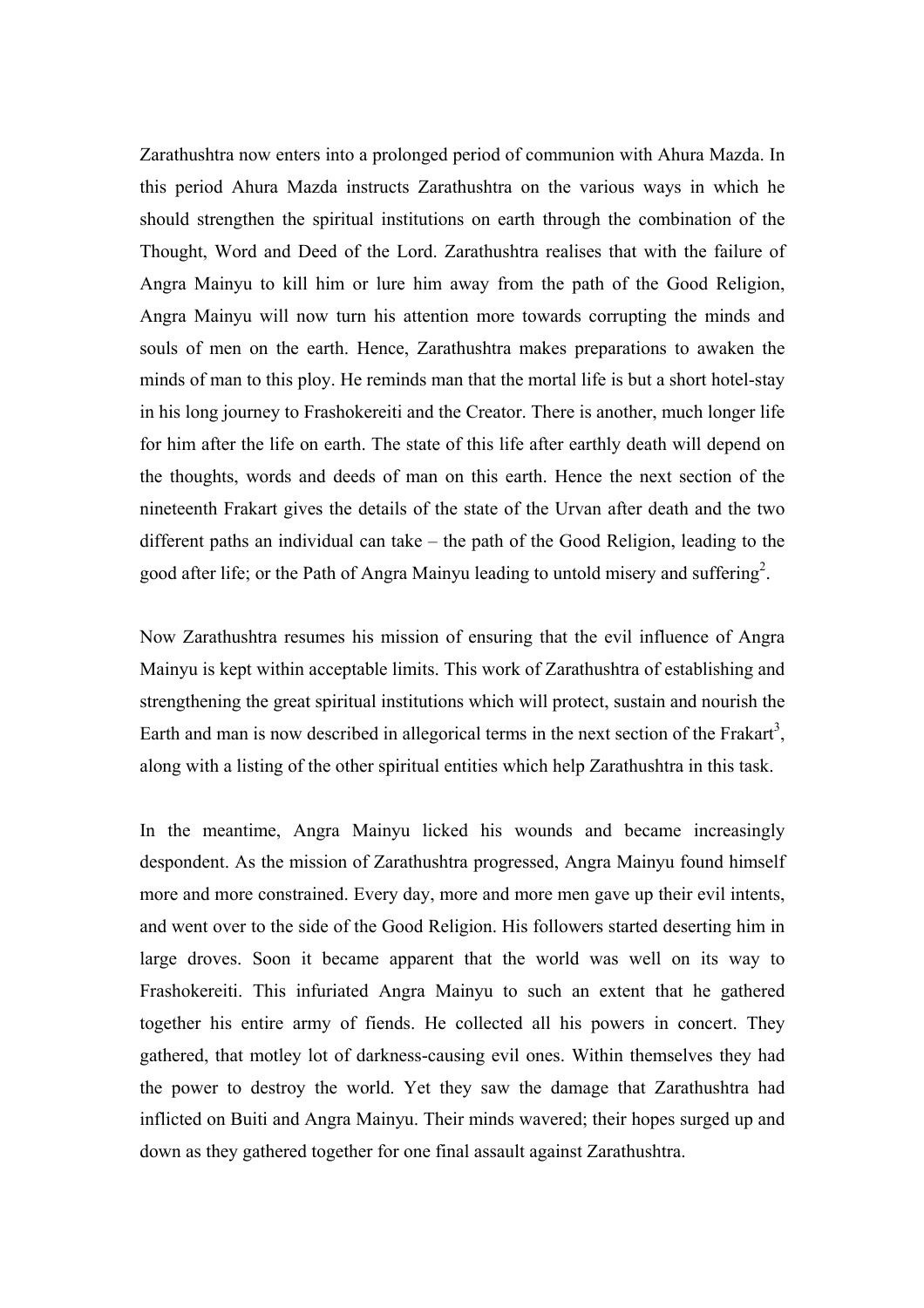Led by the constant prodding of Angra Mainyu, this awesome army of evil-causing potentialities gathered strength; and screaming encouragement to each other, rushed onto the house of Pourushaspa, where Zarathushtra awaited. They attacked with full force, in a terrifying display of malevolent power. As they attacked, Zarathushtra, armed with the Thought, Word and Deed Incarnate of the Lord repulsed them, turning their weapons on themselves, inflicting crushing blows to their evil minds. They scampered away, then gathered again, and with their hearts in their mouths attacked Zarathushtra once more, using different tactics. But the Body of Divine Light could not be touched. Once again they fell back, and yet again they attacked in one last show of bravado. Yet again, Zarathushtra used the Word of the Lord, and tore their attack apart. He beat them with the boulders of the Ahuna Vairya, smashing their pitiable skulls, removing the filth of ignorance from them, and replacing it with the essence of devotion towards the Lord and his Plan.

Utterly routed, demoralised and thoroughly defeated, the hordes retreated, shouting to Angra Mainyu: 'there is no death for Zarathushtra. He beats us with the Word Incarnate. How can we procure his death? He is the weapon that fells the fiends: he is a counter-fiend to the fiends; he is a Druj to the Druj. Vanquished are the evil ones, the Law of the Evil One no longer runs, truly we are finished!' Thus bemoaning their fate, Angra Mainyu and his hordes retreated to their rightful place - the underworld, Hankana.

Thus ended Angra Mainyu's final attack on Zarathushtra and the world. His back was forever broken. He realised that there is nothing in the Universe that can harm Zarathushtra. The Vi-Daeva-Daataa was now complete. The Daeva was vanquished. The earth was saved. Man could now work fearlessly towards his own and the world's Frashokereiti.

## **Section 5: The defeat of evil and the march to Frashokereiti**

### *Frakart XX: The role of the fore-runners of Zarathushtra; Maanthric remedies*

The preceding Frakart gave us a deep look into the final battle between Zarathushtra and Angra Mainyu, and the utter rout of Angra Mainyu at the hands of Zarathushtra.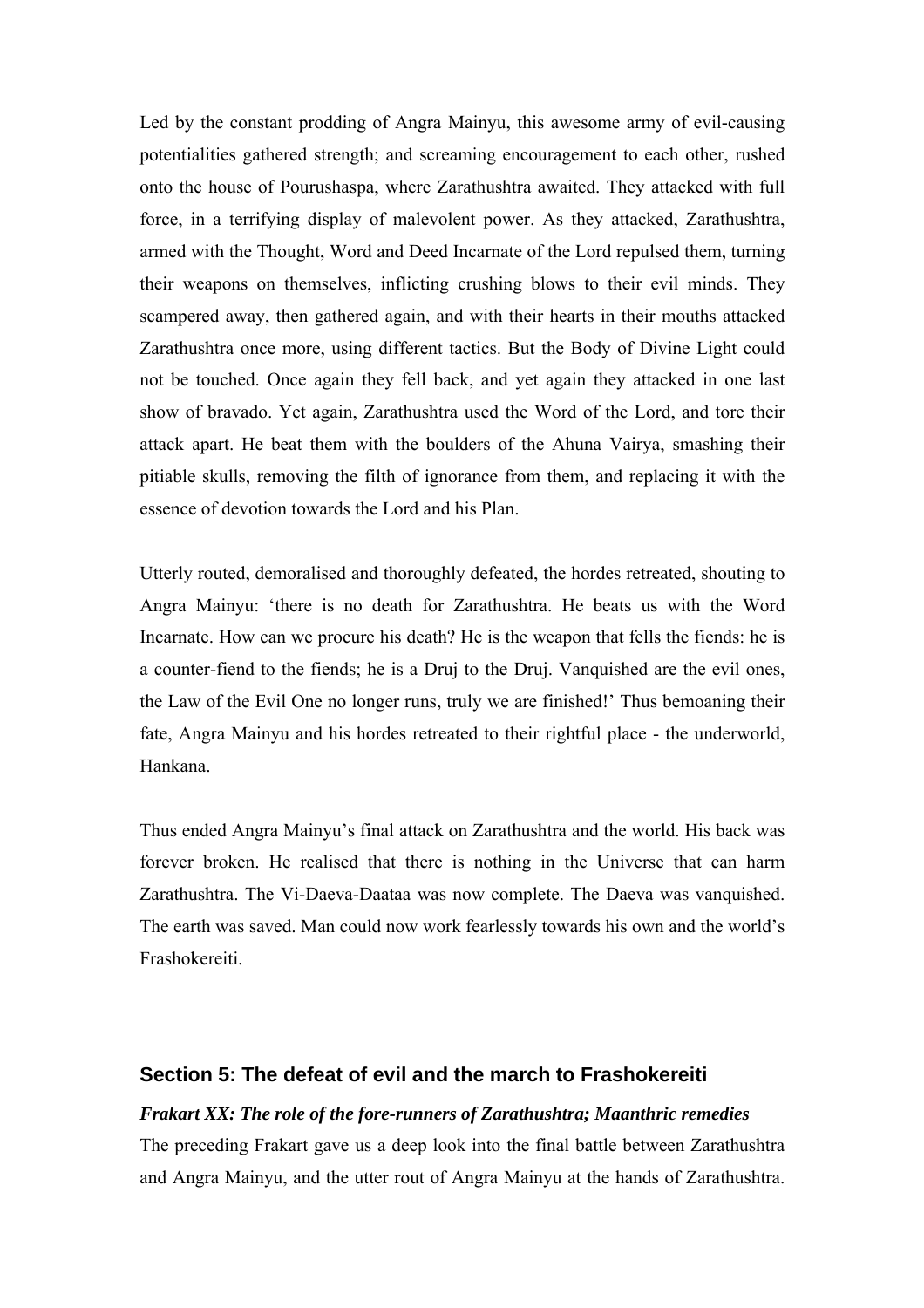However, the Zravane Daregho Khadata cycle is of 81,000 years. For the first four thousand years before Zarathushtra descends, Angra Mainyu and his cohorts have a free hand causing untold destruction and evil on the earth. At this time, there are several formidable and highly evolved souls who put up a fierce resistance to Angra Mainyu. It is necessary to understand that evil and destruction can be of various ways, both subtle and upfront. One of the subtle forms of the destructive powers of Angra Mainyu is the spread of disease and epidemics in man. When man is bodily weak, his propensity to do good is severely curtailed. At this time, Angra Mainyu gets the upper hand and can corrupt the mind of even the most faithful followers of the Good Path. In order to avoid this, several of the most highly evolved souls of this pre-Zarathushtra period devised remedies to alleviate the pain and suffering of the common man. These were the grand health givers. Foremost among them was the towering personality of *Thrita*. The twentieth Frakart begins with the description of this highly evolved soul and the different types of remedies he designed to alleviate the pain and suffering caused by the subtle destruction of Angra Mainyu<sup>[4](#page-8-3)</sup>. He was one of those charged with the great spiritual responsibility of holding the fort of the Good Side till the descent of Prophet Zarathushtra and the rout of evil.

Four thousand years into the Zravane Daregho Khadata cycle, Zarathushtra descends and severely curtails the activities of Angra Mainyu. After completing his mission, Zarathushtra leaves the physical world. Over a period of time, the emboldened Angra Mainyu makes furtive attempts to enter the earth, but the boundaries drawn by Zarathushtra prevent that. He therefore tries to corrupt the minds of men once again. He succeeds to some extent, and the cycle of evil begins once more.

Zarathushtra has foreseen this and provided suitable remedies in the form of Maanthric compositions which can be used to alleviate the pain and suffering arising from the revitalised evil. The second part of the Frakart details these Maanthric compositions and extols their virtues<sup>5</sup>. The disease-free condition of the earth and man is now known as *Airyamaa.*

#### *Frakart XXI: The onward march to Frashokereiti; the role of Nature*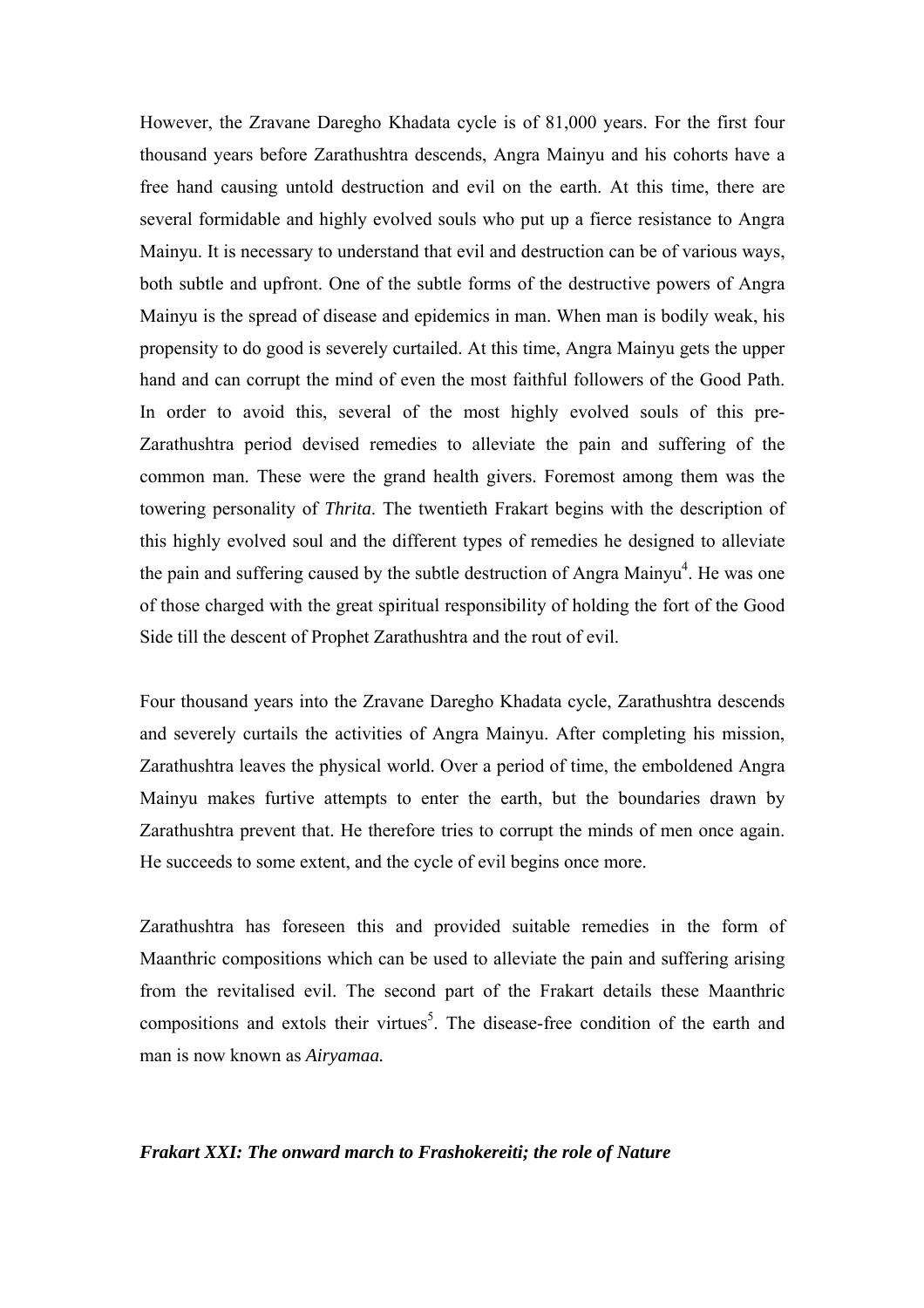As man moves on the path to the disease and pain-free existence, his progress towards Frashokereiti becomes faster. In the same way, the Earth too moves towards its own Frashokereiti, cleansing the effects of evil heaped on it over the years. The Augmented Nature now moves in, showering manifold blessings on Mother Earth. These blessings come in the form of the bounteous clouds of rain. Rain is not only the physical saviour of the Earth, leading to crops and prosperity, but also the medium of the Augmented Nature to shower those blessings on the Earth which will take it and her inhabitants onward to Frashokereiti.

The working of these blessings, the different ways in which they rain down are described in the twenty-first Frakart. The Frakart alludes to the spiritual forces behind the seemingly natural working of the elements, and details the amount of effort involved in sustaining the earth. The lessons of this Frakart are not only of ecological importance in that they show the symbiotic relationship between man and nature – rendered so fragile today; but they also hold lessons for the so-called advanced man of today, who in his ego and arrogance claims to control the forces of Nature, and in doing so destroys the delicate equilibrium that allows all of us to exist. As man lives in harmony with nature, in his disease free existence, he moves along, reaching the onset of Frashokereiti.

#### *Frakart XXII: The onset of Frashokereiti*

As man reaches the onset of Frashokereiti, the message of Zarathushtra is once again relayed to him, in the last Frakart of the Vendidad. The twenty-second Frakart alludes to creation of the earth in the very beginning, and the attack of Angra Mainyu on it, both through subtle and direct means, through the spread of disease and destruction. It then refers to the spiritual agencies that work to prevent the spread of this contagion and disease.

The final part of the Frakart details the working of the various spiritual institutions setup by Zarathushtra and shows how the final Frashokereiti cannot take place in the absence of these institutions.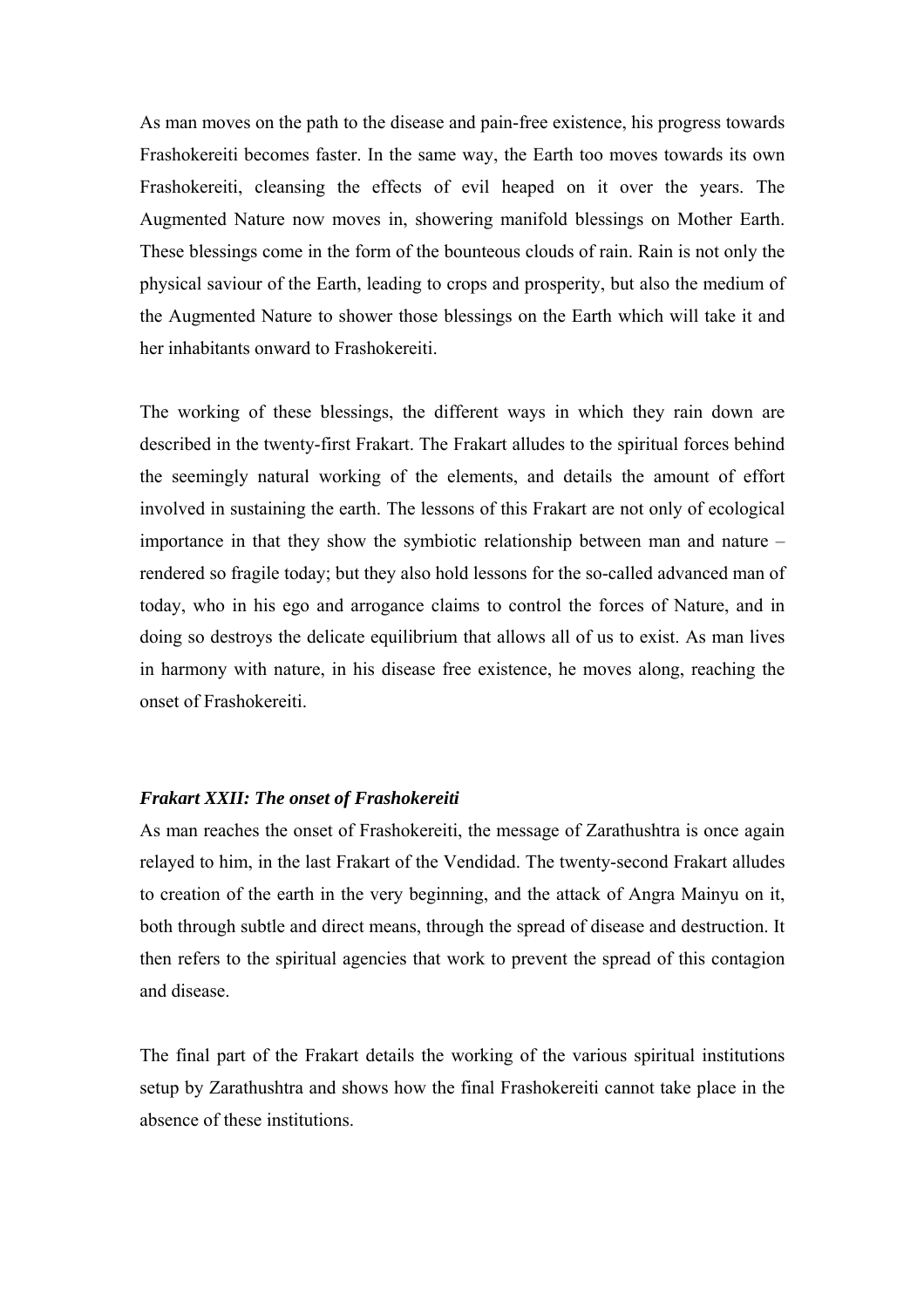The Frakart and the Vendidad end with one of the most powerful Maanthric compositions of Zarathushtra, which carry the triumphant clarion call of the Good Path. 'Evil has been defeated! Angra Mainyu has been converted! Man has earned his salvation! The Earth has attained its salvation too! Glory and power to Ahura Mazda!'

With that optimistic and glorious call ends this great scripture. Frashokereiti has set in! We are going back to our Lord! Ahura Mazda awaits us, eager to take us back in His Abode of Eternal Songs! And we shall go in, singing the Ahuna Vairya, the Will of the Lord. Thy will be done!

"Righteousness and the Pursuit of Truth is the best of all good!

Truly it leads to Frashokereiti and ecstasy!

Frashokereiti and ecstasy to that man who is Truthful and righteous for the sake of Perfect Righteousness!"<sup>[6](#page-8-5)</sup>

# **Conclusion**

Such is the significance and philosophy of the Vendidad. Our brief overview of the scripture has revealed to us that there are several levels of comprehending them. We have tried to present here a technique of interpreting the scripture that goes beyond mere philological research. This process of revelation has been mentioned in the scriptures as *Khshnoom*<sup>[7](#page-8-6)</sup> - the ecstasy-bringing knowledge which will be presented to the world by the *Saoshyants* – the great Restorers of the Faith. A miniscule part of this wisdom was revealed, under exceptional circumstances, to our Master, *Ustad Behramshah Nowroji Shroff*, over a hundred and thirty years ago, and put in written form by his disciple *Dr. Framroze Sorabji Chiniwalla* during the period 1920-1962. We have based our paper on this body of knowledge, coupled with the systematic application of Avesta grammar and philology.

We do not claim to have understood it all. Nor do we have the arrogance of sitting in judgement on the Word of God. All misunderstandings and errors are ours. All glory is His. What little we understand, we revere. What we do not understand, we still revere. We do not run down His Word; nor do we term it 'corrupt', 'interpolated', 'later' or 'younger'. We pray for the light of His Glory to shine on us, to remove the cobwebs from our pathetic minds, to awaken us. We dream of that day when we can